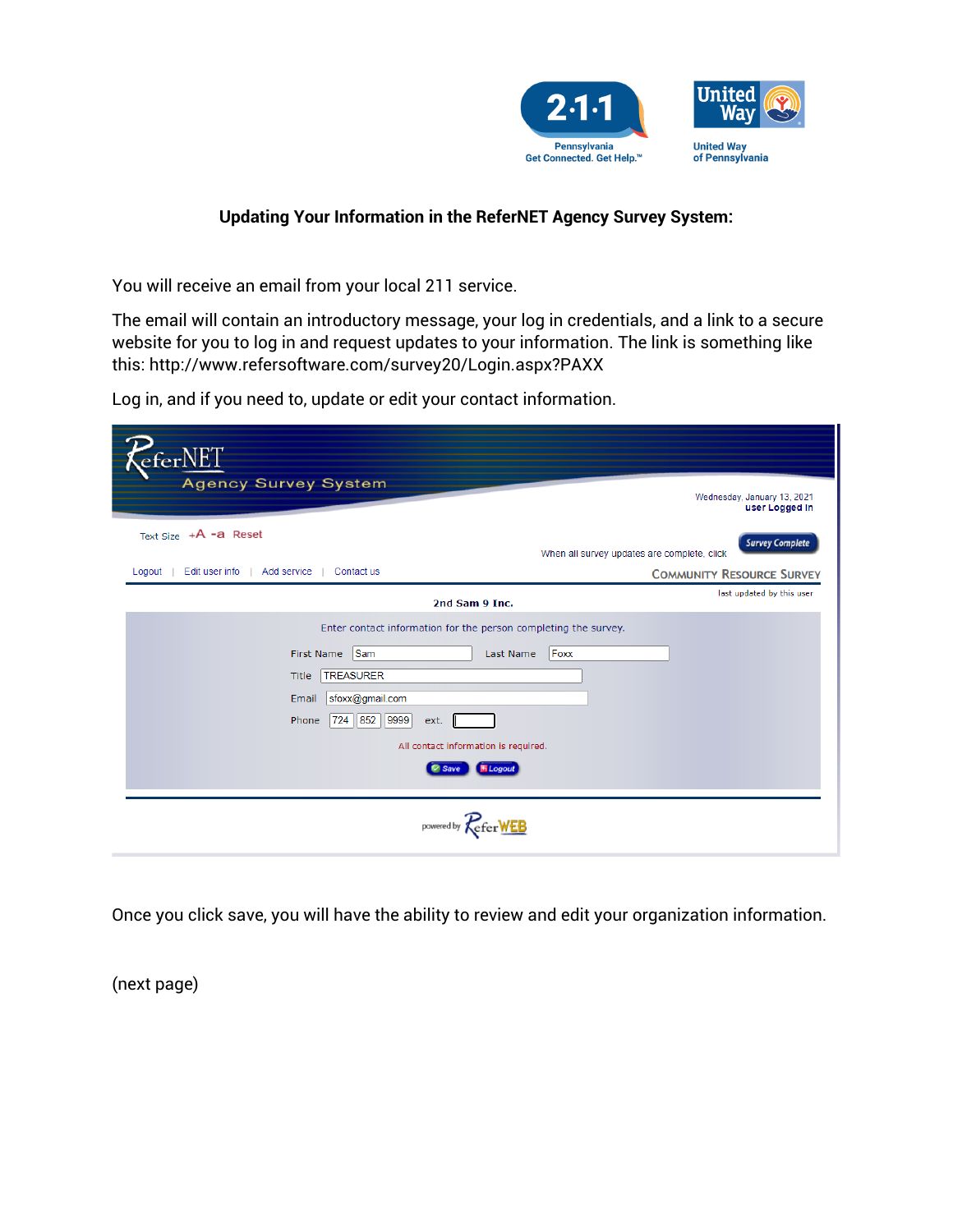

The next screen you see will be based on whether your organization offers services at multiple sites, or only one location. If you have only one location, you will see a screen similar to this:

| Text Size $+A$ -a Reset                                                                        |                                                          | <b>Survey Complete</b>                      |  |
|------------------------------------------------------------------------------------------------|----------------------------------------------------------|---------------------------------------------|--|
|                                                                                                |                                                          | When all survey updates are complete, click |  |
| Logout   Edit user info   Add service   Contact us                                             |                                                          | <b>COMMUNITY RESOURCE SURVEY</b>            |  |
|                                                                                                | 2nd Sam 9 Inc.                                           | Last updated by CONNIE HART 1/13/2021       |  |
| <b>Section 1 - Location</b>                                                                    |                                                          |                                             |  |
|                                                                                                |                                                          |                                             |  |
| 2nd Sam 9 Inc.<br>2nd Sam 9                                                                    |                                                          |                                             |  |
| ${PASW32 - 1}$                                                                                 | $\blacksquare$ edit                                      |                                             |  |
| $\Box$ This location is temporarily inactive                                                   |                                                          |                                             |  |
| $\Box$ This location is permanently closed                                                     |                                                          |                                             |  |
| 325 Third Street                                                                               |                                                          |                                             |  |
| Waynesburg, PA 15370<br><b>Greene County</b>                                                   | $\blacksquare$ edit                                      |                                             |  |
| - This address is not confidential.                                                            |                                                          |                                             |  |
| - No public transportation is available at this location.                                      |                                                          |                                             |  |
| <b>Mailing Address</b>                                                                         |                                                          |                                             |  |
| 290 West High Street<br>Waynesburg, PA 15370                                                   | $\blacksquare$ edit                                      |                                             |  |
| <b>Greene County</b>                                                                           |                                                          |                                             |  |
| - This address is not confidential.                                                            |                                                          |                                             |  |
| Email Address (for organization)                                                               | $\blacksquare$ edit                                      |                                             |  |
| 2ndsam9@windstream.net                                                                         |                                                          |                                             |  |
| <b>Website Address</b>                                                                         | $\blacksquare$ edit                                      |                                             |  |
| http://2ndsam9.org/                                                                            |                                                          |                                             |  |
| <b>Publish Location?</b>                                                                       | $\blacksquare$ edit                                      |                                             |  |
| Include this location in printed directories.<br>Include this location in public web sites.    |                                                          |                                             |  |
|                                                                                                |                                                          |                                             |  |
| New Telephones (add or edit new telephone information)                                         | $\blacksquare$ edit                                      |                                             |  |
| <b>Other Names for Organization/Location</b>                                                   | $\Box$ edit                                              |                                             |  |
| Section 2 - Contact & Business Info (click to view details)                                    |                                                          |                                             |  |
| Section 3 - Additional Information (click to view details)                                     |                                                          |                                             |  |
|                                                                                                | Click the program/service name below to review and edit. |                                             |  |
| You may add a service if it is not listed below. Click to add a new service for this location. |                                                          |                                             |  |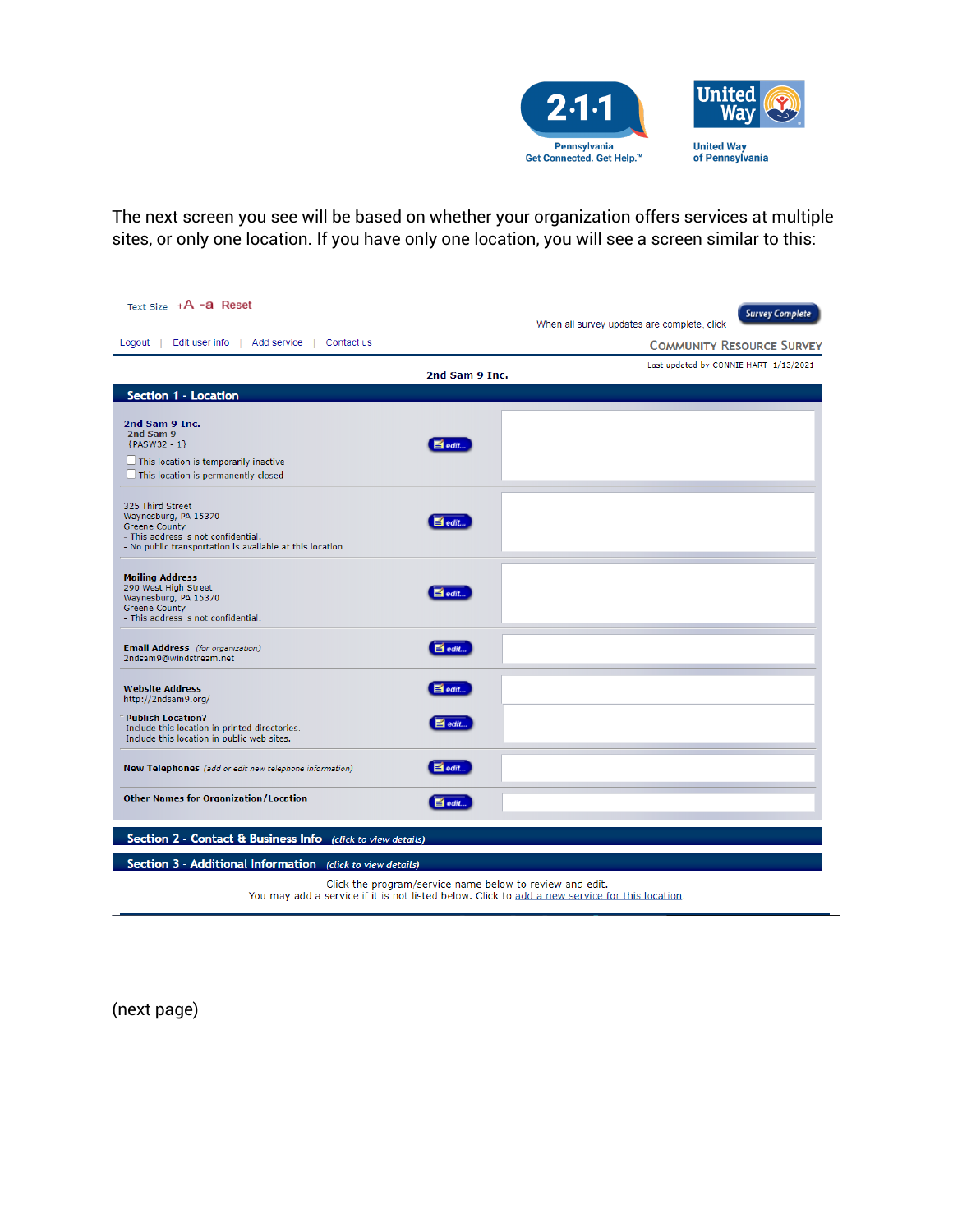

If your organization has multiple sites, you will see a screen with a dropdown list. Choose which location you want to update.

| <b>Agency Survey System</b><br>Wednesday, January 13, 2021 |                                                                                                                                                                                                                                                                                                                                                                                                                                                                                                                            |                                                                       |  |  |  |
|------------------------------------------------------------|----------------------------------------------------------------------------------------------------------------------------------------------------------------------------------------------------------------------------------------------------------------------------------------------------------------------------------------------------------------------------------------------------------------------------------------------------------------------------------------------------------------------------|-----------------------------------------------------------------------|--|--|--|
|                                                            |                                                                                                                                                                                                                                                                                                                                                                                                                                                                                                                            | Crystal Patterson is logged in                                        |  |  |  |
| Text Size $+A -a$ Reset                                    |                                                                                                                                                                                                                                                                                                                                                                                                                                                                                                                            | <b>Survey Complete</b><br>When all survey updates are complete, click |  |  |  |
| Edit user info   <br>Contact us<br>Logout                  |                                                                                                                                                                                                                                                                                                                                                                                                                                                                                                                            | <b>COMMUNITY RESOURCE SURVEY</b>                                      |  |  |  |
|                                                            | <b>Child's Place</b><br>Select a location<br>Select a location<br>Child's Place   Pittsburgh<br>A Child's Place, PA - Beaver County   Beaver Falls<br>A Child's Place, PA - Fayette County   Uniontown<br>A Child's Place, PA - Washington County   Washington<br>A Child's Place, PA - Westmoreland County   North Huntingdon<br>Healthy Parenting of Allegheny County   Mc Kees Rocks<br>Healthy Parenting of Beaver County   Beaver Falls<br>Healthy Parenting of Fayette County   Uniontown<br>Mom's Turn   Pittsburgh | Last updated by Crystal Patterson 1/13/2021                           |  |  |  |

If anything needs to be changed, click the edit bubble in the center. The new information will be put into the right side of the screen.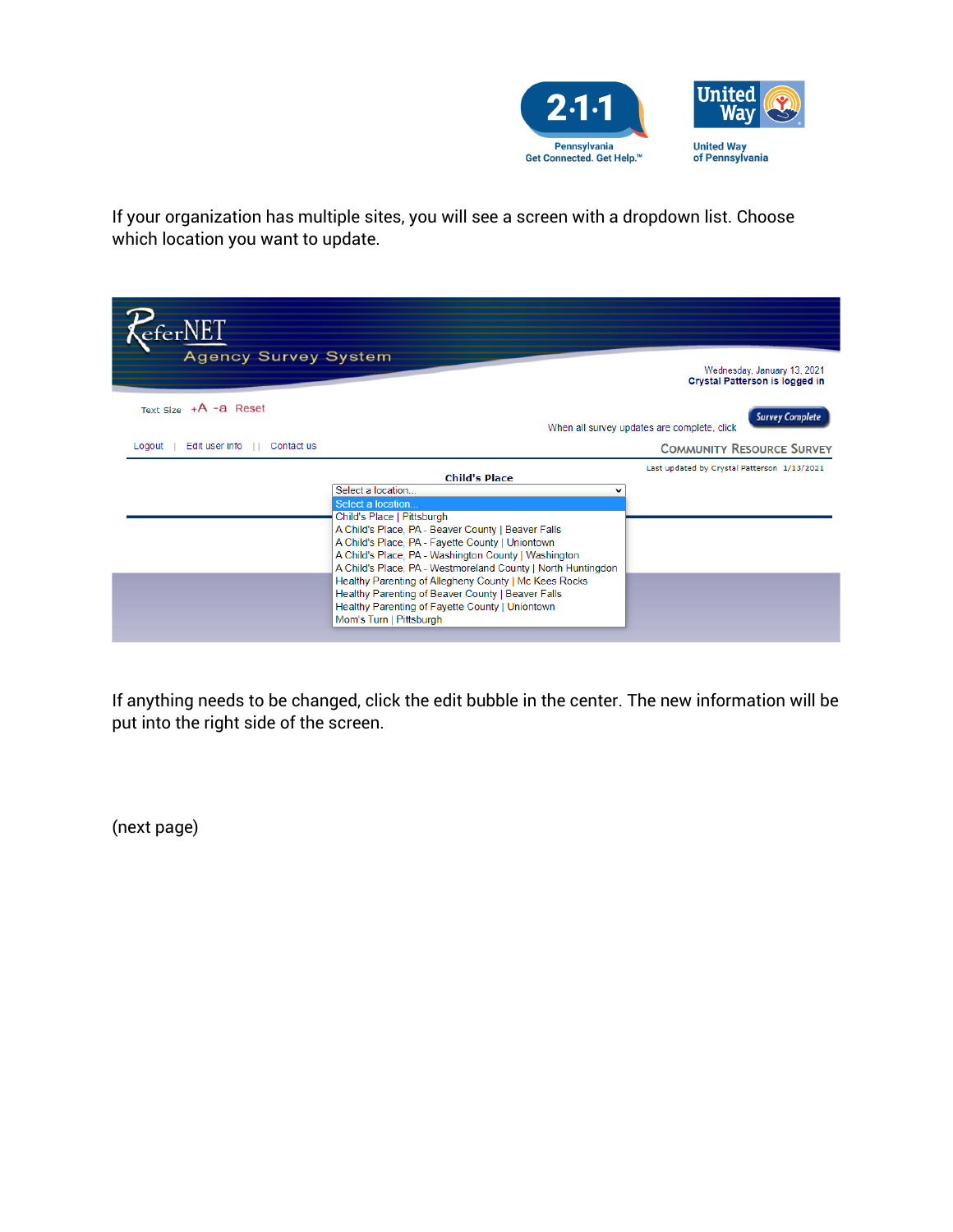

Once the organization information is updated, click on the bar for "Section 2 – Contact & Business Info." Update any information necessary; click through and update Section 3. Beneath those sections, you'll see a heading for each service offered. Open them and review the information; edit anything that should be updated.

If there are services that you offer that are not listed, you'll see a link in Section 3 to add a new service.